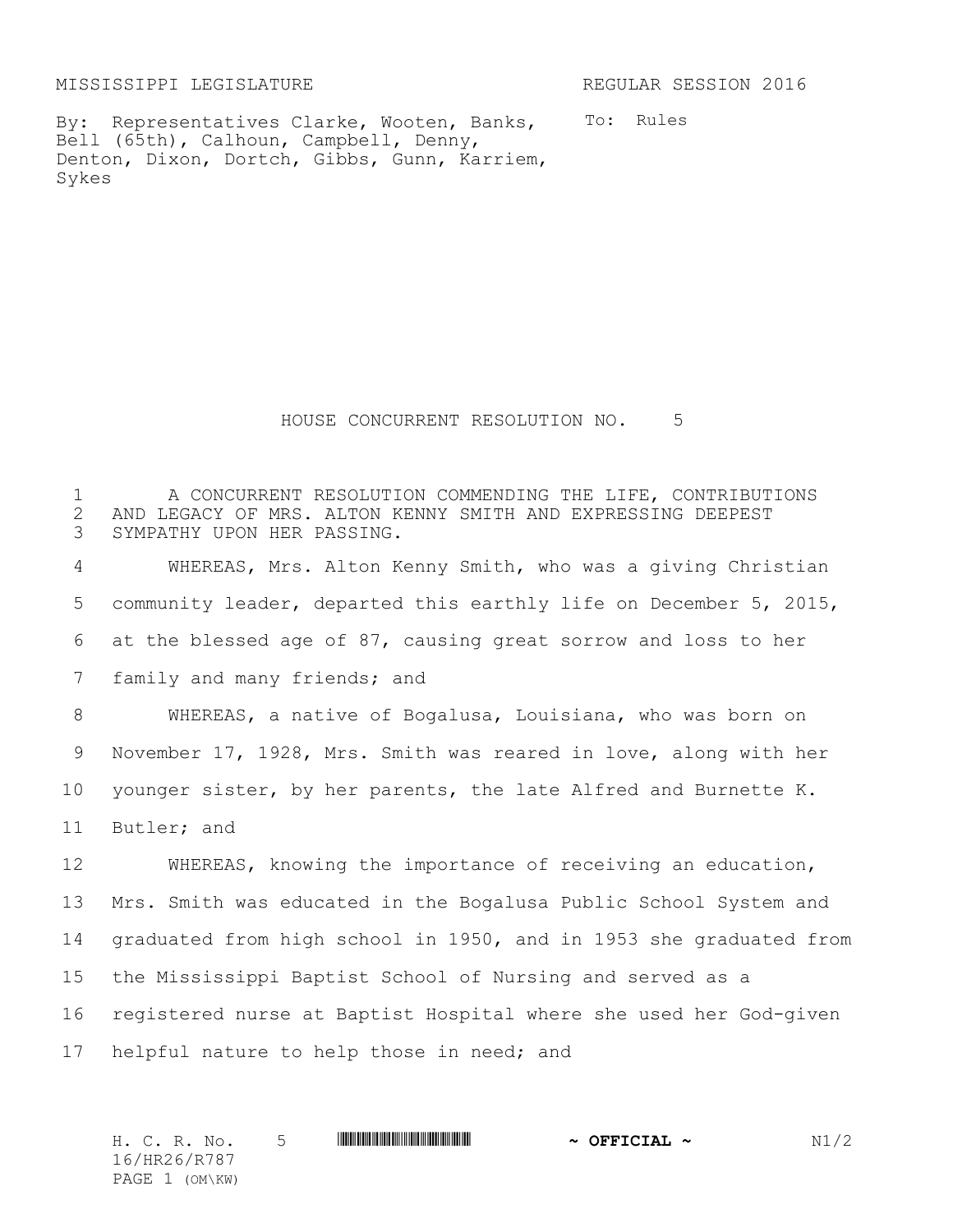WHEREAS, notably, Mrs. Smith met her future husband, Robert L.T. Smith, Jr., at Baptist Hospital in the colored ward of the hospital while caring for Robert L.T. Smith, Sr., who would become her future father-in-law; and

 WHEREAS, after a blissful courtship, Mrs. Smith united in holy matrimony to Robert L.T. Smith, Jr., on December 30, 1956, and to this blessed union, which would flourish for nearly 59 years, a daughter, Shelia Lenora, and a son, Robert "Buddy" were born; and

 WHEREAS, Mrs. Smith, a Christian, was an active member of Farish Street Baptist Church, in Jackson, Mississippi, for over 60 years, and she served in various positions such as an usher, member of the Royal Circle, Sunday School teacher, trustee, deaconess, as well as various church committees and due to her faithful support of the church, she was named the 1996 Woman of the Year by the Missionary Society; and

 WHEREAS, Mrs. Smith also gave her time and brilliant talents to Farish Street Baptist Church by serving as a pivotal part of the Boy Scouts of America and the Girl Scouts of America, and as a result, she received the Elders-Dickens Award due to her unwavering support of Boy Scouts Troop #55; and

 WHEREAS, not only was Mrs. Smith given well-deserved honor by Troop #55, she was also honored by Girl Scout Troops #5093 and #5425 and received the prestigious Green Angel Award due to her

H. C. R. No. 5 \*HR26/R787\* **~ OFFICIAL ~** 16/HR26/R787 PAGE 2 (OM\KW)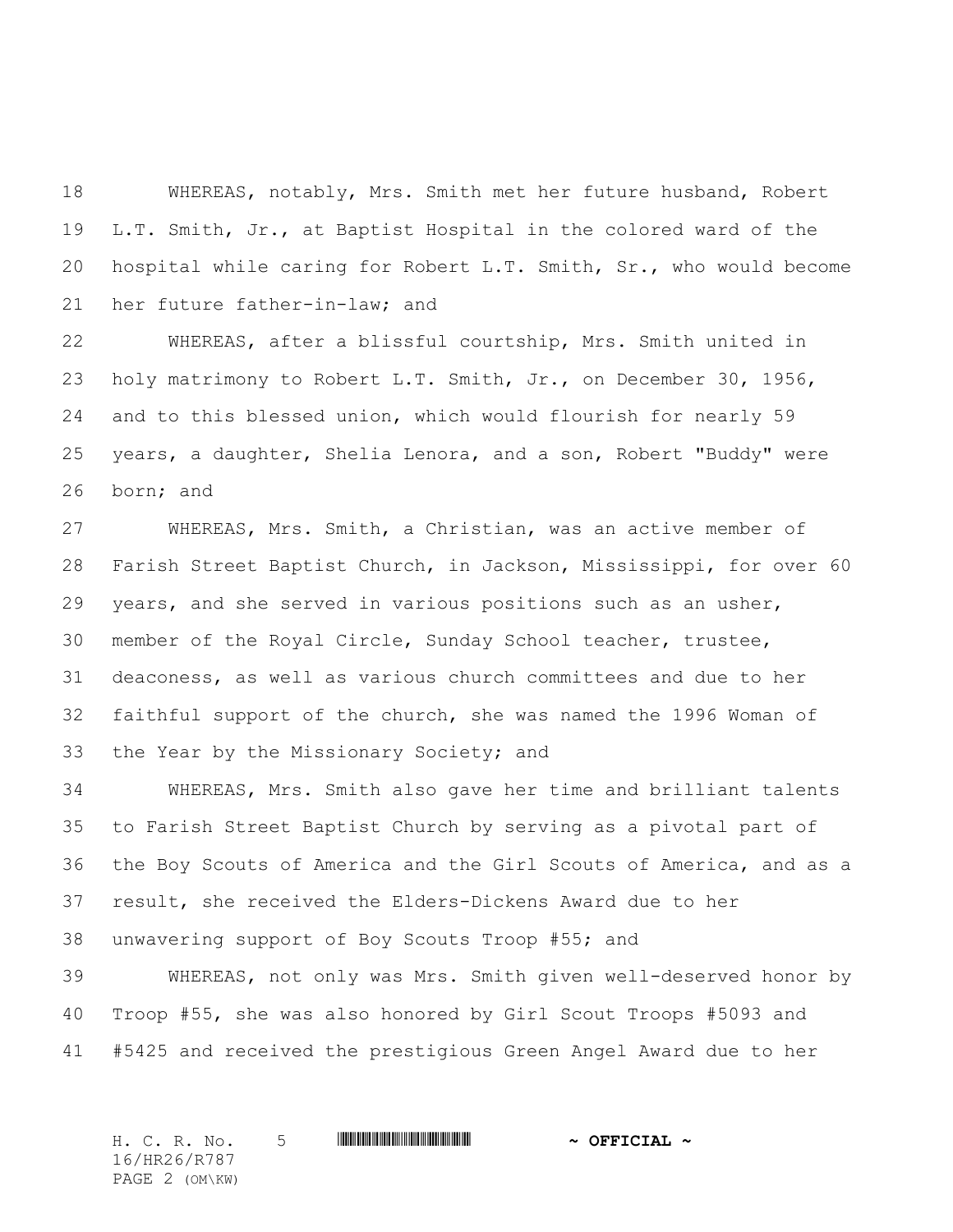untiring support of Girl Scouts as an active adult leader who 43 encouraged others in the scouting process; and

 WHEREAS, in addition to helping the youth through their scouting endeavors, Mrs. Smith was a prestigious E.B. Topp Golden Rose and a charter member of Shelia's Guardian Angels, which is currently known as Shelia and Robert's Guardian Angels; and

 WHEREAS, Mrs. Smith, who was a multi-talented woman, served on several boards such as State Mutual Federal Savings & Loan Bank and Central Mississippi Health Services, Inc., in which she selflessly rendered her expertise and knowledge; and

 WHEREAS, due to always wanting to better her community, Mrs. Smith had several other achievements such as being a life member of the National Association for the Advancement of Colored People, and she was a recipient of the following: the Central Mississippi Health Services Lifetime Achievement Award (2004), the Metro Jackson Area of the National Council of Negro Women's Jessie B. Mosley Award and the 2008 Dr. Aaron Shirley Distinguished Indigent Care Award - all achievements which spoke to her determined commitment to making life better for others; and

 WHEREAS, Mrs. Smith also received the Girl Scouts' Thanks Badge, which is the highest adult award that can be earned, and it was bestowed upon her due to her ongoing commitment, leadership and service to the Girl Scouts and due to the exceptional impact her service had on the organization, and she was also a pioneer in

H. C. R. No. 5 \*HR26/R787\* **~ OFFICIAL ~** 16/HR26/R787 PAGE 3 (OM\KW)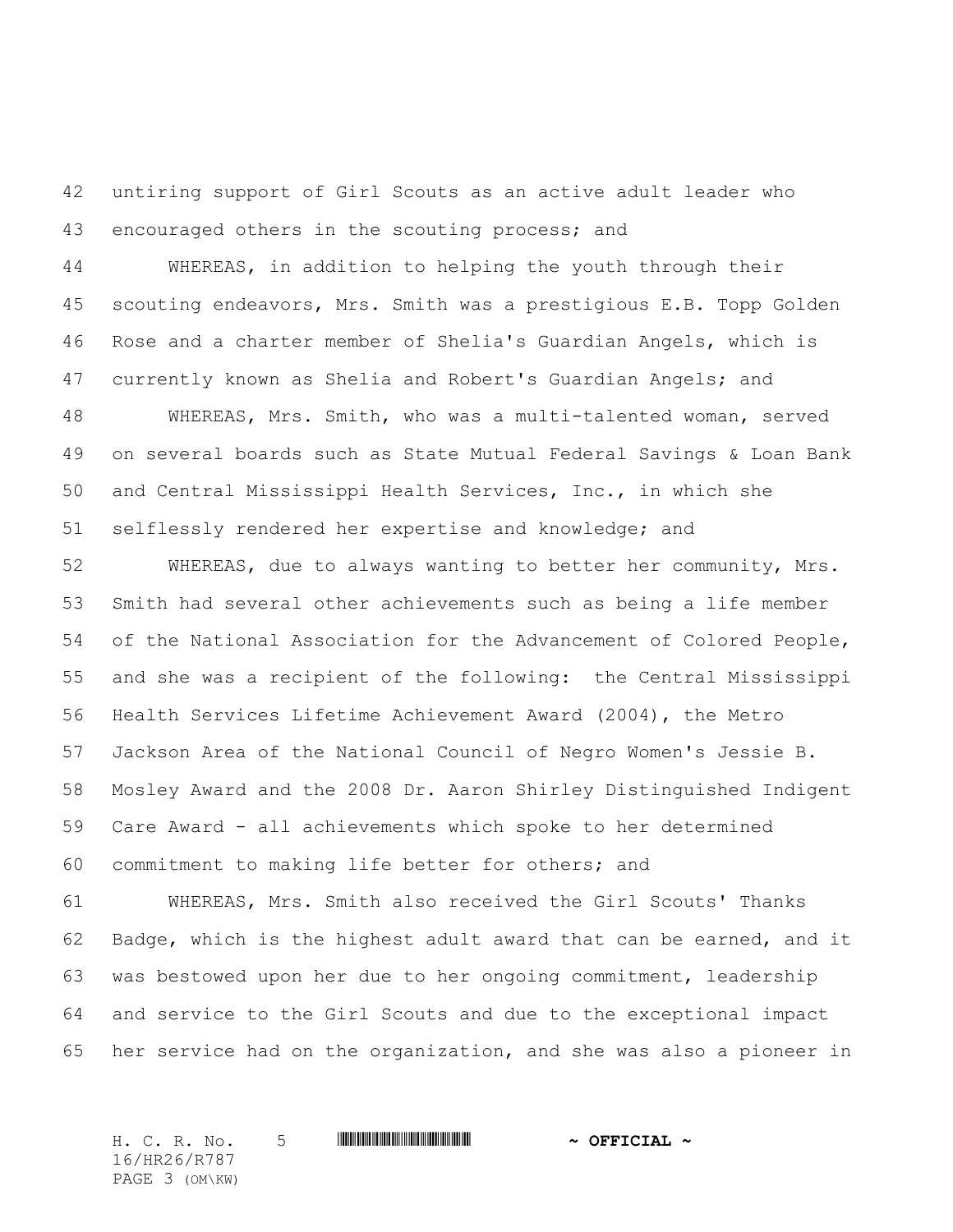the organization as she was the first African American to serve as board president of the Middle Mississippi Girl Scout Council; and

 WHEREAS, as a pioneer in the Civil Rights Movement in the late 50's and 60's, Mrs. Smith marched and boycotted for the many rights that are enjoyed by all today, regardless of race, and notably, her last civic duty was her casting a ballot on Tuesday, November 3, after which she fell ill while leaving her voting precinct - an act which spoke to her passion of making things better by remaining involved and active; and

 WHEREAS, the memory of Mrs. Smith will continue to flourish in the hearts of her survivors, some of which include, her loving husband of nearly 59 years, Robert Jr.; their two children, Shelia and Robert, as well as a host of other family and friends who will always treasure her giving special names of endearment and for her words of wisdom, which were affectionately referred to as "Kennyisms"; and

 WHEREAS, it is the policy of this Legislature to pay tribute to an inspirational and caring individual such as Mrs. Kenny Smith whose dedication to her family, church and community will be treasured for generations to come:

 NOW, THEREFORE, BE IT RESOLVED BY THE HOUSE OF REPRESENTATIVES OF THE STATE OF MISSISSIPPI, THE SENATE CONCURRING THEREIN, That we do hereby commend the life, legacy and contributions of Mrs. Alton Kenny Smith and express deepest sympathy to her family and many friends upon her passing.

H. C. R. No. 5 \*HR26/R787\* **~ OFFICIAL ~** 16/HR26/R787 PAGE 4 (OM\KW)